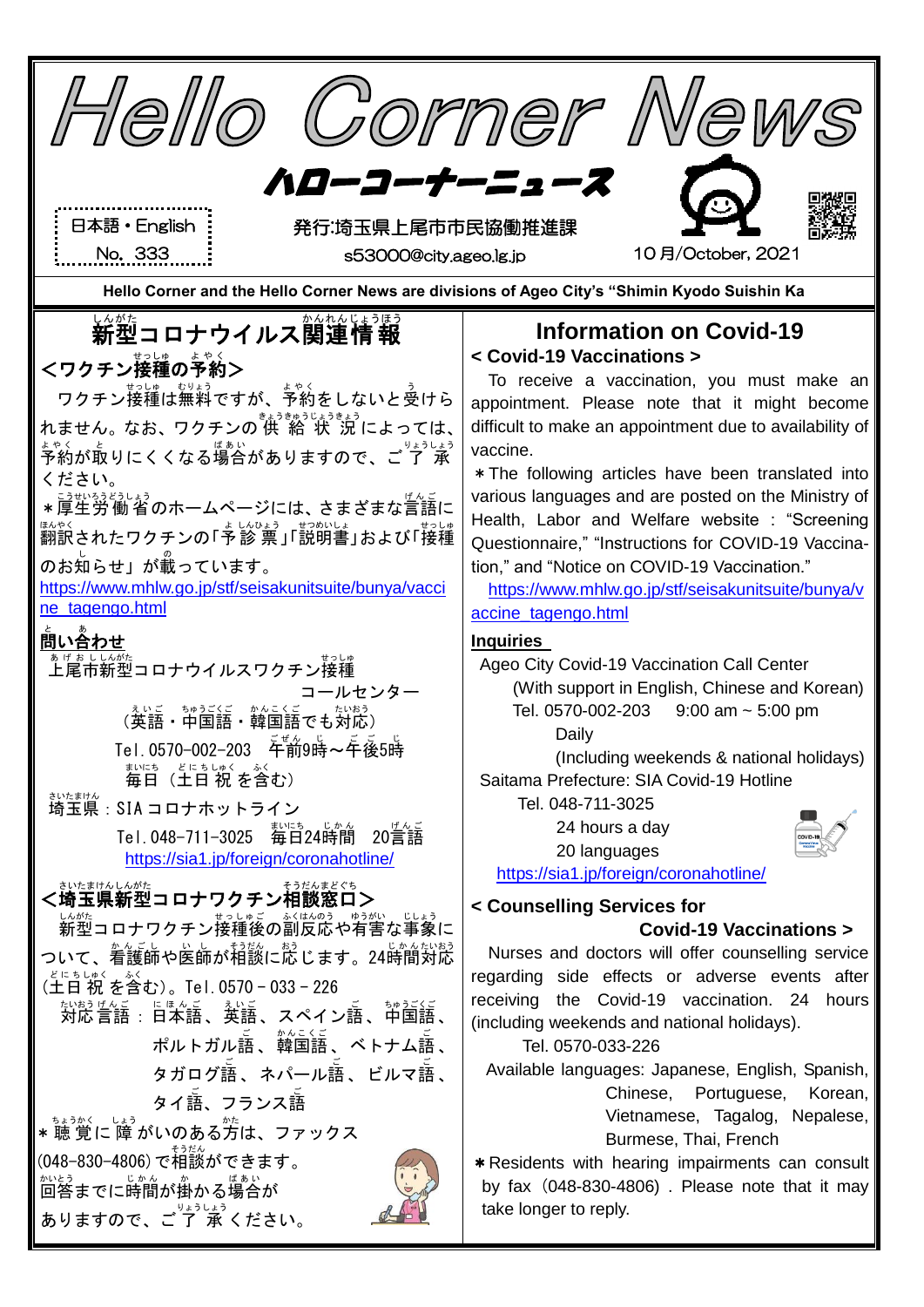| かんせんしょう                                                   |                                                                                                |
|-----------------------------------------------------------|------------------------------------------------------------------------------------------------|
| <新型コロナウイルス感 染 症により                                        | < For Residents Recuperating at Home                                                           |
| じたくりょうよう<br>自宅療 養 をされている方>                                | due to Covid-19 >                                                                              |
|                                                           | Ageo City delivers support items to those who                                                  |
| ぁ <sub>げぁし</sub><br>上尾市は、市に住 所 登録し、新型コロナウイルス<br>ようせいしゃ    | have resident registration with City Office and are                                            |
| ゕ、ŧ、、レょう ょぅŧトトレキ。<br>感染症の陽性者で、保健所の指示により市内で自宅              | recuperating at home in Ageo in compliance with the                                            |
| <sub>まうよう</sub><br>療 養 をされている方に、支援セットをお届けします。             | public health center's instruction after testing positive                                      |
|                                                           | for Covid-19. There will be one delivery during the                                            |
| えんないよう                                                    | recuperation period, free of charge.                                                           |
| 支援内容                                                      | <b>Support items</b>                                                                           |
| トイレットペーパーなど                                               | (1) Daily · hygiene products:<br>Hand soap, disinfectant                                       |
| (2) 食 料 品 など : レトルト食品、スポーツ飲 料 など                          | spray, toilet rolls, etc.                                                                      |
| みっかぶんてい                                                   | (2) Foods: Boil-in-the-bag food, sport drink, etc.                                             |
| (3日分程度)                                                   | (a 3-days' worth of food)                                                                      |
| (3) ご希望に応じて: 生理用品、おむつなど                                   | (3) On request: Sanitary items, diapers, etc.                                                  |
| (4) ご希望に応じて貸出 (要返却):                                      | (4) Lending item on request (Return required):                                                 |
| パルスオキシメーター                                                | Pulse oximeter                                                                                 |
| (血中の酸素飽和度を測定する)                                           | (to measure oxygen saturation in blood)                                                        |
| もうしこ                                                      | <b>Application</b>                                                                             |
| 申込み                                                       | Please contact Higashi Hoken Center (East Public                                               |
| もまして<br>申込みは東保健センターへ。電話、ウエブサイト、                           | Health Center) by phone, on the city site, by fax or by                                        |
| Fax、またはメールで、以下の事をお知らせください。:                               | email and give the following information: your name,                                           |
|                                                           | home address, date of birth, phone number, and                                                 |
|                                                           | where you wish items to be left. If you request item                                           |
| る場所、(3)/(4)の希望の有無 ((3)は必要なものとサ                            | #3, provide the name of the product and the size                                               |
| イズ)                                                       | needed. If you need item #4, state that clearly.<br>Phone: 048-774-1414                        |
| 嚣: 048-774-1414                      素<br>亂               | $9:00$ am $\sim 5:00$ pm on weekdays                                                           |
| ゥェブサイト: <sup>゙゙゙゚ゕゖぉ</sup> ゖゖヿ゙ <sup>ゖゕ</sup> ゚゠゠ゖヷイルス    | City site: Fill out the "お申込みフォーム(Application                                                  |
| ゕ{#{、Lょう<br>感染症により自宅療養されている方                              | form)" available on the "Residents recupe-                                                     |
|                                                           | rating at home due to Covid-19"                                                                |
| へ」内、「お申込みフォーム」                                            | https://www.city.ageo.lg.jp/page/202101181                                                     |
| https://www.city.ageo.lg.jp/page/20210118                 | 1001.html                                                                                      |
| 11001.html<br>FAX: 048-774-8188                           | Fax: 048-774-8188                                                                              |
| メール: <u>t3831751@city.ageo.lg.jp</u>                      | Email: t3831751@city.ageo.lg.jp                                                                |
| ٹا ط                                                      | Delivery                                                                                       |
| お届け                                                       | For applications made by 3:00 pm, delivery is                                                  |
| 「年後3時までの申し込みの場合、原則としてその白に                                 | generally done within the same day. For applications                                           |
| 「かたっ<br>配達します。午後3時以降の申し込みは、翌日の配達と                         | after 3:00 pm, delivery will be done on the following                                          |
| なります(準備の都合により前述の配達が出来ない                                   | day. Due to issues regarding preparation, delivery                                             |
|                                                           | may not occur according to the above schedule.                                                 |
| <u>場</u> 。<br>場合があります)。自宅の玄関先等に置き配します。                    | Support items will be left on your doorstep or other                                           |
| → 健康増進課                                                   | designated place.                                                                              |
| Tel. 048-774-1414 / Fax 048-774-8188                      | $\rightarrow$ Kenkozoshin-ka (Health Promotion Section)                                        |
|                                                           | Tel.048-774-1414 / Fax 048-774-8188                                                            |
| がん検診                                                      |                                                                                                |
| こべ つけんしん                                                  | <b>Checkups for Cancer</b>                                                                     |
| 個別検診                                                      | <b>Individual Health Examinations</b>                                                          |
| <sub>だいちょう</sub><br>大 腸がん、子宮頚がん、前立腺がん、肺がん・結核              | The screenings for colorectal cancer, cervical                                                 |
| <sub>はんしん。いょうきかん。う</sub><br>検診を医療機関で受けます。実施期間は 11月30日 (火) | cancer, prostate cancer, and lung cancer &<br>tuberculosis will be given at designated medical |
| まで。                                                       | institutions, until November 30 (Tue).                                                         |
|                                                           |                                                                                                |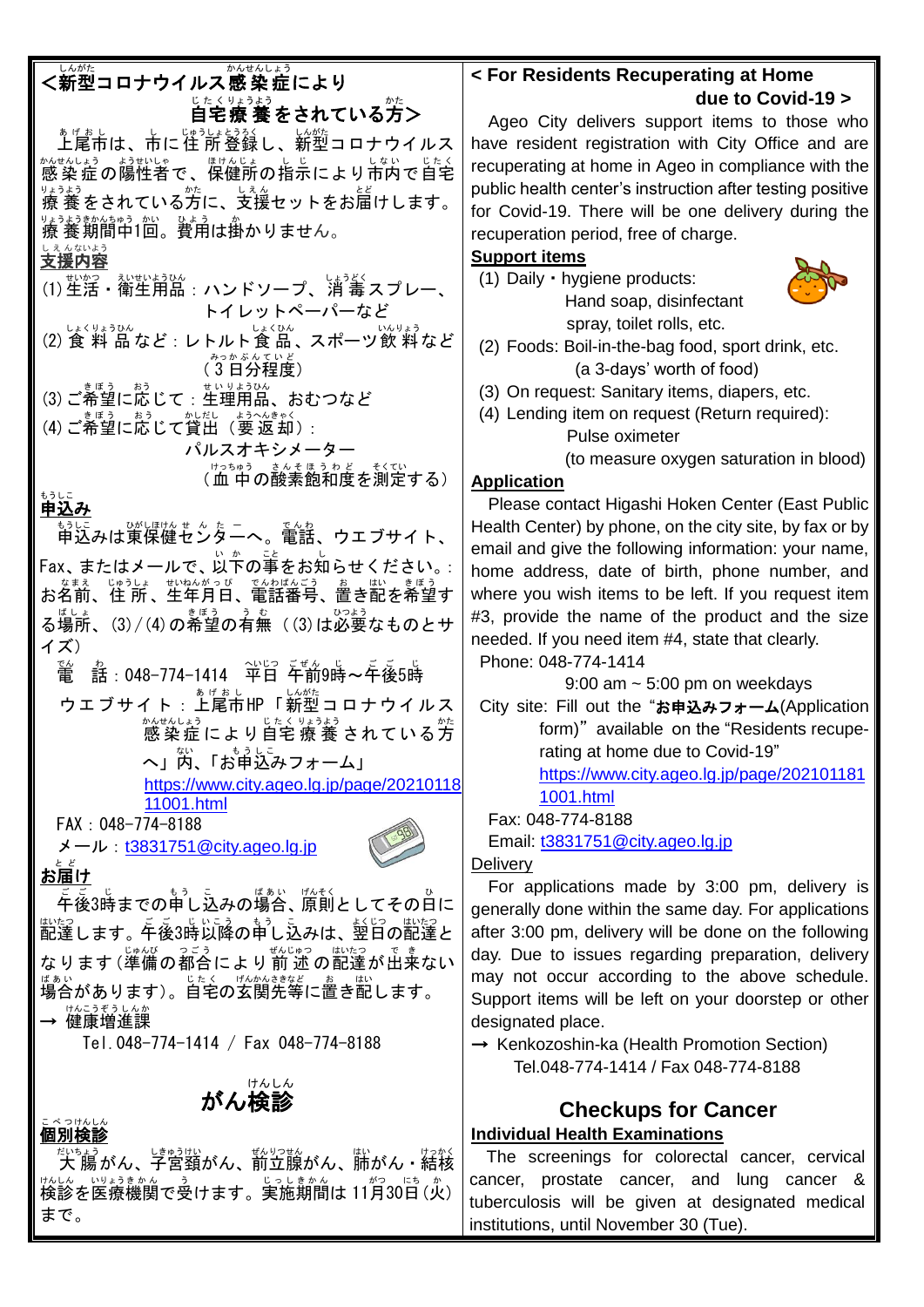### いゅうだんけんしん<br>**集 団検診**

、。<br>胄がん、肺がん・結核検診、乳がん検診を、西保健 センター • 公民館 (原市 • 上平) • 上尾看護専門学校で受 けます。12月の指定された日程まで。各日定員になり しだいし<br>**次第締め切ります。** 

#### <https://www.city.ageo.lg.jp/page/kenshin02.html>

\* 申し込みが必要な検診は、10月31日 (日) までに 。。<br>申し込んでください。詳しくは、ハローコーナーニュ —ス 4・5月号をご覧ください。

→ 远保健センター

Tel.048-774-1411 / Fax 048-776-7355

## し<sub>ぜいのたいのう</sub><br>**市税の滞納**

しぜい。こんはんころもはんざい。こていしきんぜい<br>市税とは、市・県民税、国民健康保険税、固定資産税・ としけいくむ、および軽自動車税などです。 必 ず納 ま<sub>げんない のうふ</sub><br>期限内に納付してください。税負担を公平にするため、 .10月から 12月まで 徴 収 対策を集 中 的に 行 います。 。<br>差し押え

は。<br>払えるのに払わない悪質な滞納者に対する 徴 収 <u>おはく、まょうか、おいれきんへんさい、じゅうたく</u><br>対策を強化します。特に遊興費、借入金返済、住 宅・ 自動車 じどうしゃ ローン返済 へんさい や貯蓄 ちょちく などを優先 ゆうせん している人 ひと に対 たい し ては「財産調査」や「財産の差し調え」を徹底して実施 します。

## <sub>ぇんたいきん</sub><br>延滞金

<u>ぇんたいきん。のうまでの</u>日数に<br>延滞金は納期限の翌日から納付の日までの日数に \*ぅ 。<br>応じて計算されます。

## 。<sub>。ませいそうだん</sub><br>**納税相談**

やむを得ない理由で市税を期限内に納付できない <sub>ばぁぃ</sub><br>場合は、放置せずに必 ず納税課 (市役所2階)に相談してください。

— <sup>ை#</sup>;<br>→ 納税課 Tel.048-775-5194



# ほいくしせっにゅうしまう。こ<br>**保育施設入 所申し込み**

2022年4月入所の保育施設入所申し込みは、11月15 [古 (月) ~30日(次) (21日 (日)、23日 (祝)、28日 (日) を除 く)です。「人所案内は 10月18日(月)から保育課、各保育 施設 しせつ 、各支所 かくししょ ・出 張 所 しゅっちょうじょ で配布 はいふ します。申し込み も う こ は、保育 ほいく しまっ<br>施設に入れたい子どもを連れて、必要書類と母子健康 <u>で。。</u><br>手帳を持って保育課(市役所5階)へ。

→ 保育課 ほいくか

Tel.048-775-5121 / Fax 048-774-5342

#### **Group Health Examinations**

The screenings for stomach cancer, lung cancer & tuberculosis, and breast cancer will be given at the Nishi Hoken Center, public halls (Haraichi & Kamihira) and Ageo Nursing School on specific examination days until December. The applications will be closed as soon as the number of applicants reaches the capacity for each examination day. <https://www.city.ageo.lg.jp/page/kenshin02.html> \*For screenings which require application, please apply by October 31(Sun). For details, please refer

to the April and May issues of Hello Corner News.  $\rightarrow$  Nishi Hoken Center (West Public Health Center)

Tel. 048-774-1411 / Fax 048-776-7355

## **Tax Delinquency**

City taxes consist of municipal prefectural tax, premiums of National Health Insurance, fixed property tax, city planning tax, light vehicle tax, and so on. Please pay your taxes by the due date. From October to December, Ageo City will implement intensive measures to collect these taxes in order to ensure the fair distribution of the tax burden.

#### **Seizure**

 During this period, strong measures will be taken to collect taxes from malicious tax delinquents who can pay but do not pay taxes. "Search of property" and "seizure of property" will be thoroughly conducted, especially against tax delinquents who give priority to entertainment expenses, repayment of borrowed money, repayment of housing and car loan, savings over the payment of their city taxes.

#### **Delinquent Charge**

 The amount of the charge for delinquent payment will be calculated based on the number of days from the day following the tax due date until the day the payment is made.

#### **Tax Payment Consultation**

If you are unable to pay city taxes for compelling reasons, please do not leave this matter unresolved. You are advised to contact Nouzei-ka (2F of City Hall) for consultation.

 $\rightarrow$  Nouzei-ka (Tax Section) Tel. 048-775-5194

## **Application for Enrollment in Childcare Facilities**

Applications for enrollment in childcare facilities for the school year, which begins in April, 2022, will be accepted from November 15 (Mon) to November 30 (Tue) (excluding Nov. 21 (Sun), 23 (national holiday), and 28 (Sun)). Guidebooks for enrollment will be given out from October 18 (Mon) at Hoiku-ka, all